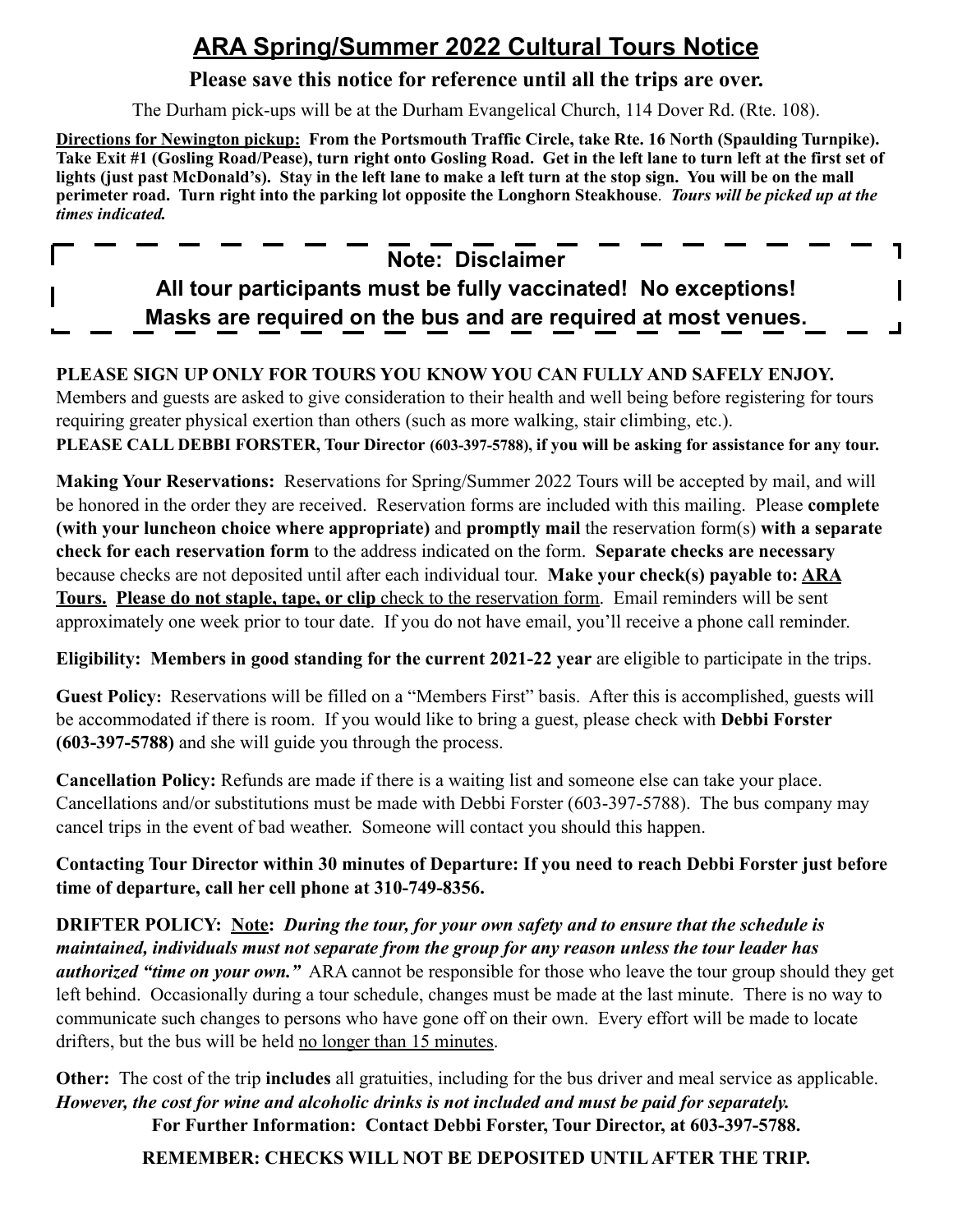## **ARA Spring/Summer 2022 Cultural Tours Notice**

**Note**: **A separate check must accompany each tour reservation and be made payable to ARA Tours.** Please send your reservation as early as possible; reservations honored on a first-received basis.

#### **Thursday, March 3, 2022**

### **Tour #1 –** *Boston Symphony Open Rehearsal,* **Symphony Hall, Boston, MA. Lunch on your own at the** *Prudential Center***, Boston, MA. \$63.00 per person**

|  | Please check here for PORTSMOUTH/NEWINGTON PICK UP                                                                    |  |  |
|--|-----------------------------------------------------------------------------------------------------------------------|--|--|
|  |                                                                                                                       |  |  |
|  | <b>Thursday, April 28, 2022</b>                                                                                       |  |  |
|  | Tour $#2 -$                                                                                                           |  |  |
|  | <b>Sandwich Glass Museum, Heritage Museums and Gardens, Sandwich, MA.</b>                                             |  |  |
|  | Buffet lunch included at Dan'l Webster Inn, Sandwich Village, MA                                                      |  |  |
|  | \$89.00 per person                                                                                                    |  |  |
|  |                                                                                                                       |  |  |
|  | <u> 1986 - Johann Barn, margaret eta bainar eta bainar eta baina eta baina eta baina eta baina eta baina eta bain</u> |  |  |

**Address: \_\_\_\_\_\_\_\_\_\_\_\_\_\_\_\_\_\_\_\_\_\_\_\_\_\_\_\_\_\_\_\_\_\_\_\_\_\_\_\_\_\_\_\_\_\_\_\_\_\_\_\_\_\_\_\_\_\_\_\_\_\_\_\_\_\_\_\_\_\_\_\_\_\_\_\_\_\_ E-mail address: \_\_\_\_\_\_\_\_\_\_\_\_\_\_\_\_\_\_\_\_\_\_\_\_\_\_\_\_\_\_\_\_\_\_\_\_\_\_\_\_\_\_\_\_\_\_\_\_\_\_\_\_\_\_\_\_\_\_\_\_\_\_\_\_\_\_\_\_\_\_\_\_\_ Emergency contact name\_\_\_\_\_\_\_\_\_\_\_\_\_\_\_\_\_\_\_\_\_\_\_\_\_\_\_\_\_\_\_\_\_\_\_\_\_Relationship\_\_\_\_\_\_\_\_\_\_\_\_\_\_\_\_**  Emergency contact's daytime phone Please check here for PORTSMOUTH/NEWINGTON PICK UP

Mail with check payable to **ARA Tours** to: ARA Tours, c/o Debbi Forster, 13 Marden Way, Durham, NH 03824